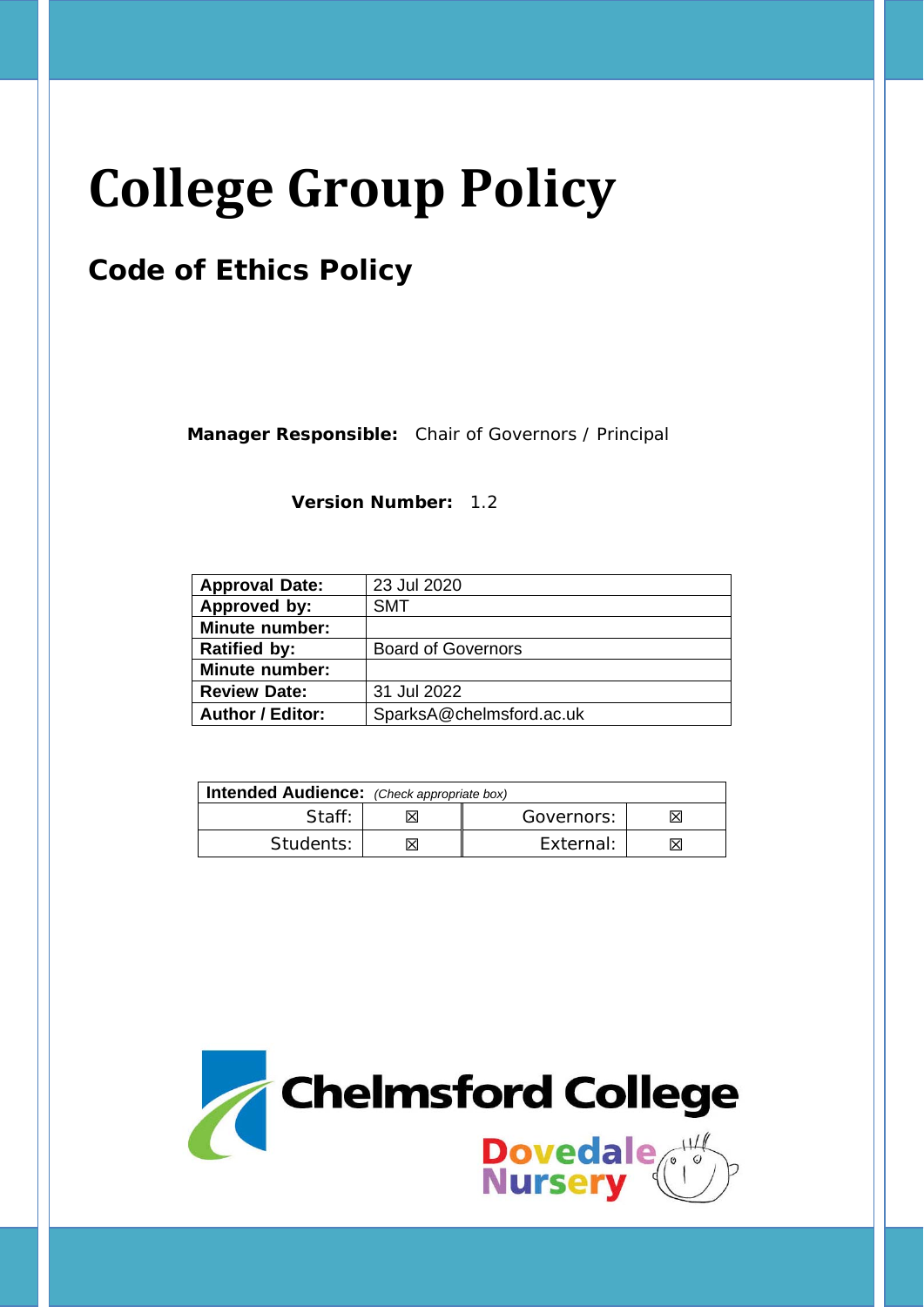#### **AMENDMENT SUMMARY**

| <b>Version</b> | Date        | <b>Remarks</b>               |
|----------------|-------------|------------------------------|
| 1.0            | 09 Jun 2017 | First Issue                  |
| 11             | 07 Dec 2019 | Periodic review - No changes |
| 1.2            | 23 Jul 2020 | Periodic review - No changes |

#### **Age, Disability, Gender & Race Equality Statement**

Age, Disability, Gender and Race Equality Impact Measures will be set and monitored through analysis of all data related to potential suspected or actual abuse of this policy.

A copy of the Equality Impact Assessment Initial Screening Form is attached as an Annex to this document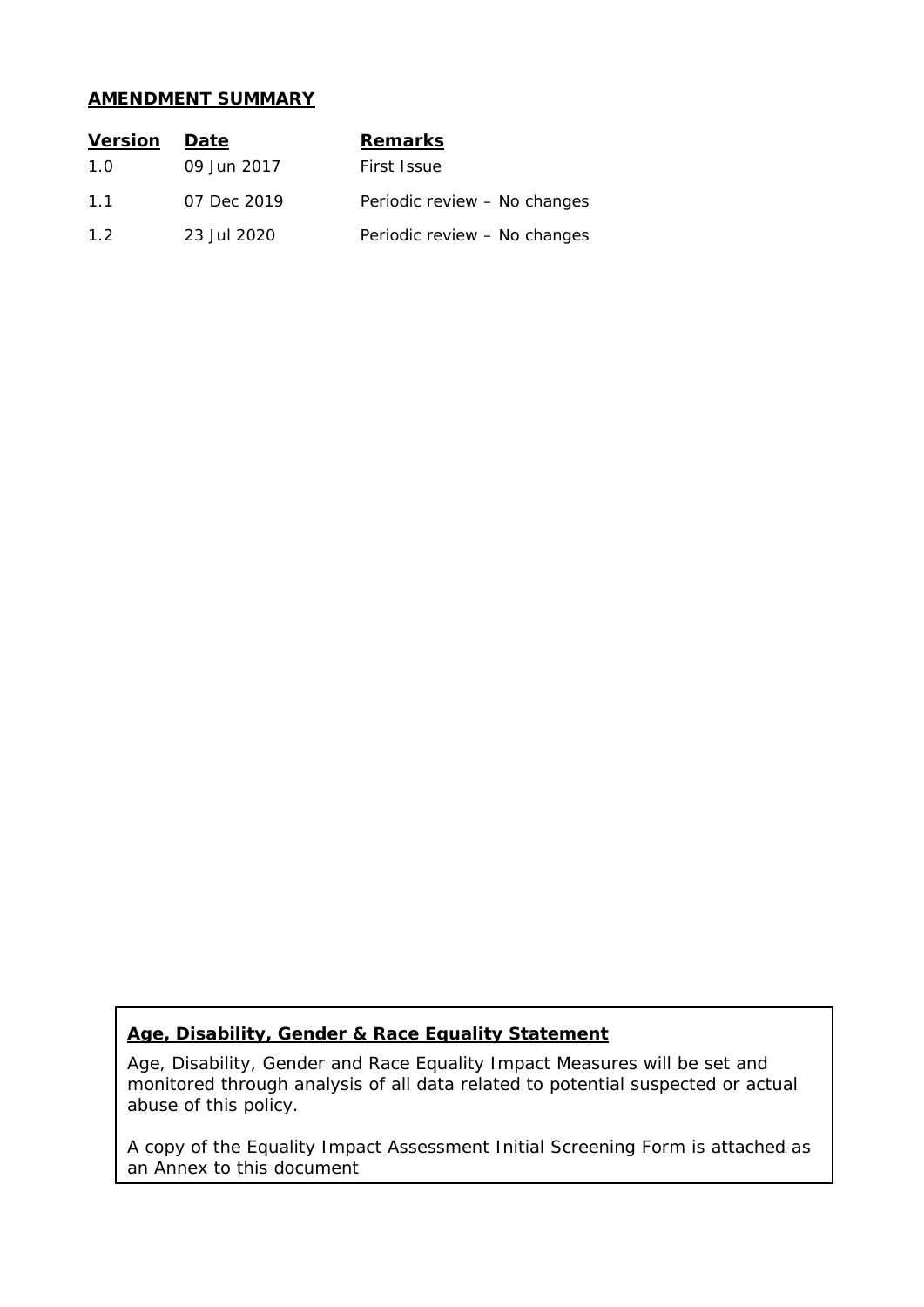# **Introduction**

This Code of Ethics is derived from work undertaken by the Association of Colleges. It does not seek to rehearse the legal framework governing the operation of Colleges, but takes as its starting point the distribution of powers and responsibilities set out in legislation and the Instrument and Articles of Government, as amended. It lays down general principles which can be used to determine action, which will conform to the high standards and values expected in the public sector. It is consistent with the Code of Good Governance for English Colleges, which the College adopted in 2015.

# **The Model**

#### **A. Overview of general values**

1. In all College activities it is important to develop and promote a set of core values relevant to its mission statement to provide high quality learning opportunities for students.

2. As an institution funded primarily by public monies (i.e. from the taxpayer), the College accepts that those values must be in conformity with the principles laid down by the Nolan Committee for those holding public office – selflessness, integrity, objectivity, accountability, openness, honesty and leadership.

3. The College recognises its obligations to all those with whom it has dealings – students, employees, employers, suppliers, other educational institutions and the wider community – and also to the public generally, and more particularly, the taxpayer.

4. The reputation of the College, including the trust and confidence of those with whom it deals, is one of its most vital assets, the protection of which is of fundamental importance.

5. The College requires and demands the highest ethical standards in carrying out its activities.

6. In its dealings with individuals, the College will adhere to the principles of natural justice and the civil and human rights of individuals.

7. The College will seek to encourage a culture of openness aimed at ensuring that matters connected with the operation of the College can be discussed frankly with staff and students. It will adopt and maintain procedures on whistleblowing which will enable concerns to be raised on a confidential basis, where that is appropriate, both inside and, if necessary, outside the organisation.

8. The College is committed to securing equality of opportunity for staff and students alike, to discharging its legal duties under relevant discrimination legislation and to safeguarding staff and students within the College environment.

#### **B. Values relating to Students**

1. The College believes that integrity in dealing with its students or prospective students is a prerequisite for success and an important statement of the values it offers.

2. The College will not deliberately give inadequate or misleading information on its learning programmes or other services.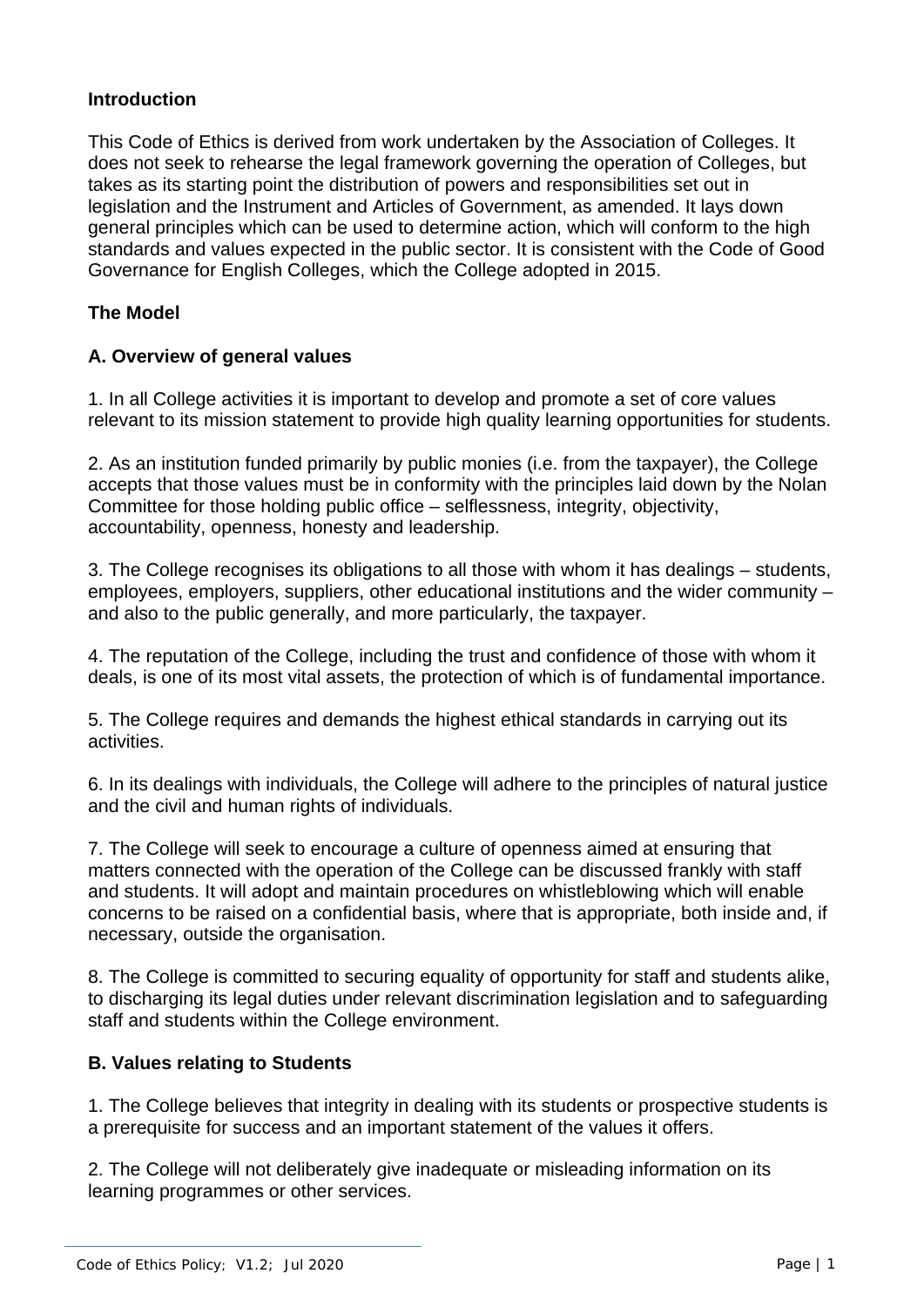3. In all advertising and public communications, the College will accurately promote its programmes and achievements.

4. The College will not countenance recruitment or other practices that involve the offer of improper financial or other inducements to students.

5. The College will make all reasonable attempts to deliver learning programmes and support services to meet the particular needs of students efficiently and effectively to accepted quality standards and will take reasonable steps to rectify any shortcomings in the service delivered.

6. Learning support, information, advice and guidance offered to students will be impartial and guided by the best interests of the student, so far as it is practicable to do so.

7. The College will publish a statement setting out what students and others can expect of the College and details of its complaints and appeals procedures. It will deal with all students with equal care and respect.

8. The College will ensure that complaints are dealt with fairly, openly and efficiently and in compliance with laid down, published procedures.

9. Within the requirements of the law and in accordance with the Data Protection Act 1998, the College will maintain the confidentiality of information on individual students.

### **C. Values relating to our Educational Partners**

1. The College is committed to collaborative arrangements that will benefit the institution and its students. Where the College is in competition with others, the College will compete vigorously, but honestly, with other educational providers offering similar learning opportunities.

2. The College will not seek to damage the reputation of competitors or other third parties either directly or by innuendo.

3. The College will provide information on individual students to any Government institutions engaged in providing for the learning needs of the student in accordance with agreed procedures, within the requirements of the Data Protection Act 1998 or any other relevant statute.

4. The College will not seek to acquire information regarding competitors by unfair or disreputable means.

5. The College will not engage in unfair or restrictive practices in regard to the recruitment or retention of students.

6. The College will consult with institutions and/or service providers who might be affected on any significant proposals for change in the learning programmes or services it offers.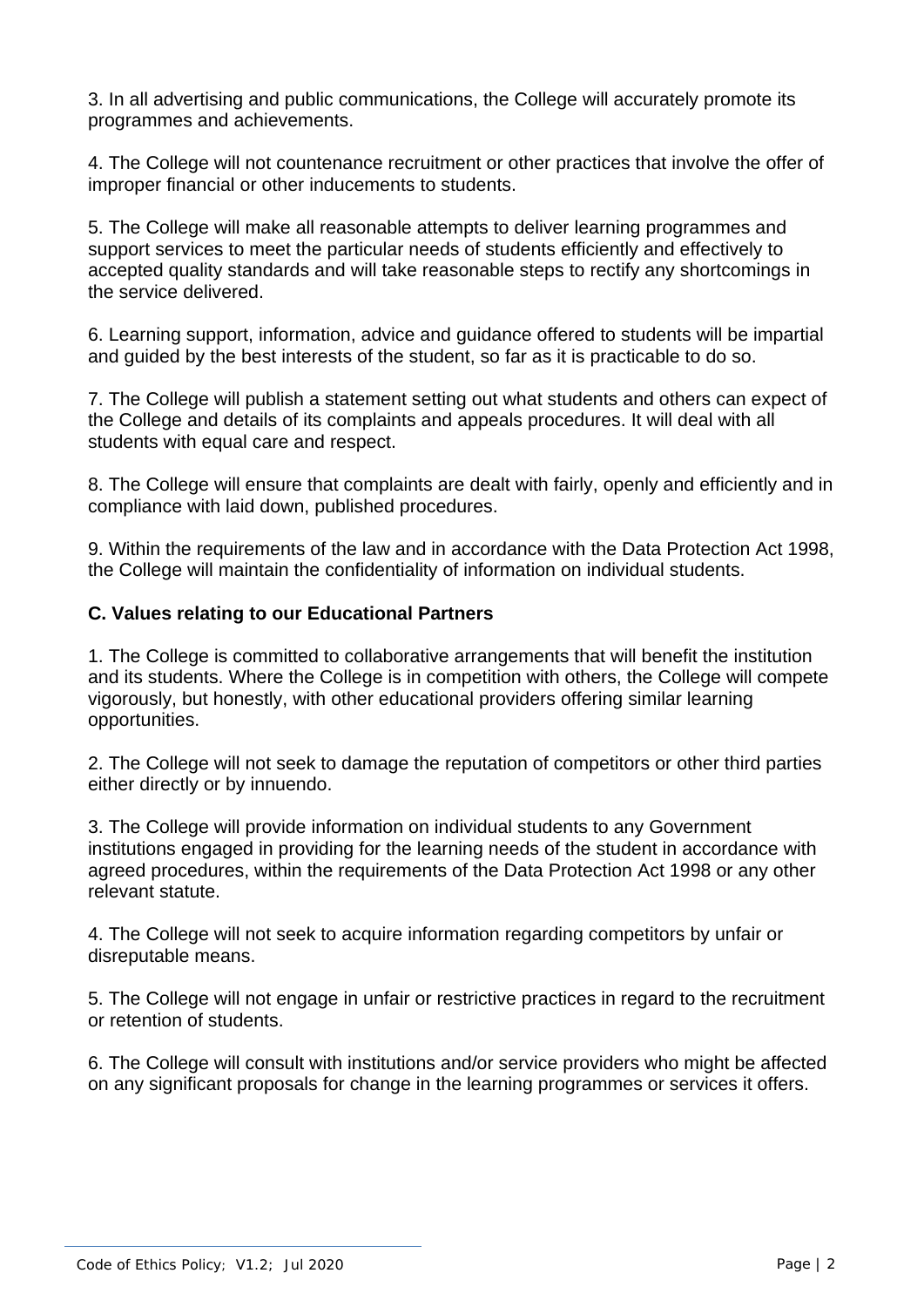# **D. The Corporation**

1. The Corporation will adopt a Code of Conduct for itself consistent with the principles laid down by the Nolan Committee and the requirements of its Instrument and Articles of Government.

2. The College will maintain a Register of Members' Interests which will be open to inspection by the public. Members required to register those interests, which are of relevance to the work of the College, insufficient detail to allow the nature of those interests to be understood by enquirers and those interests will be reviewed and updated annually.

3. The Corporation will seek to ensure that its members are appointed on merit, after an open selection process, and are drawn widely from the community it serves, having regard to the need for continuity and freshness, and for a range of skills and interests.

4. The Corporation is responsible for determining the educational character and mission of the College and for oversight of its activities; for the effective and efficient use of resources; the solvency of the Corporation and the safeguarding of its assets; for the approval of annual estimates of income and expenditure; for the appointment, grading, suspension, dismissal and determination of the pay and conditions of the holders of senior posts and, if a member of staff, the Clerk; for setting a framework for the pay and conditions of service of all other staff, in accordance with the Articles of Government.

5. The Corporation will adopt procedures which ensure sound financial decision making, control and monitoring to meet the requirements of the funding bodies and public audit.

6. The Corporation will ensure that information on its decisions and the work of the College is made publicly available, having regard to proper confidentiality as determined by the Corporation (and regularly reviewed) and any legal requirements.

# **E. Management and Staff**

1. The College will adopt a Code of Conduct for its employees, based on similar principles to that for Members.

2. The staff Code of Conduct will forbid employees from soliciting or accepting inducements in respect of any matter connected with the operation of the College

3. The staff Code of Conduct will be consistent with the College Code of Practice on Freedom of Speech in respecting the freedom within the law of academic staff to question and test received wisdom, and to put forward new ideas or controversial or unpopular opinions without placing their employment in jeopardy. This includes the right of staff to speak freely and without being subject to disciplinary sanctions or victimisation about academic standards or related matters, provided that they do so lawfully, in confidence, without malice and in the public interest.

4. Where the College includes confidentiality clauses in severance contracts or agreements, this will not prevent staff who have legitimate concerns about malpractice raising these concerns with the appropriate authority.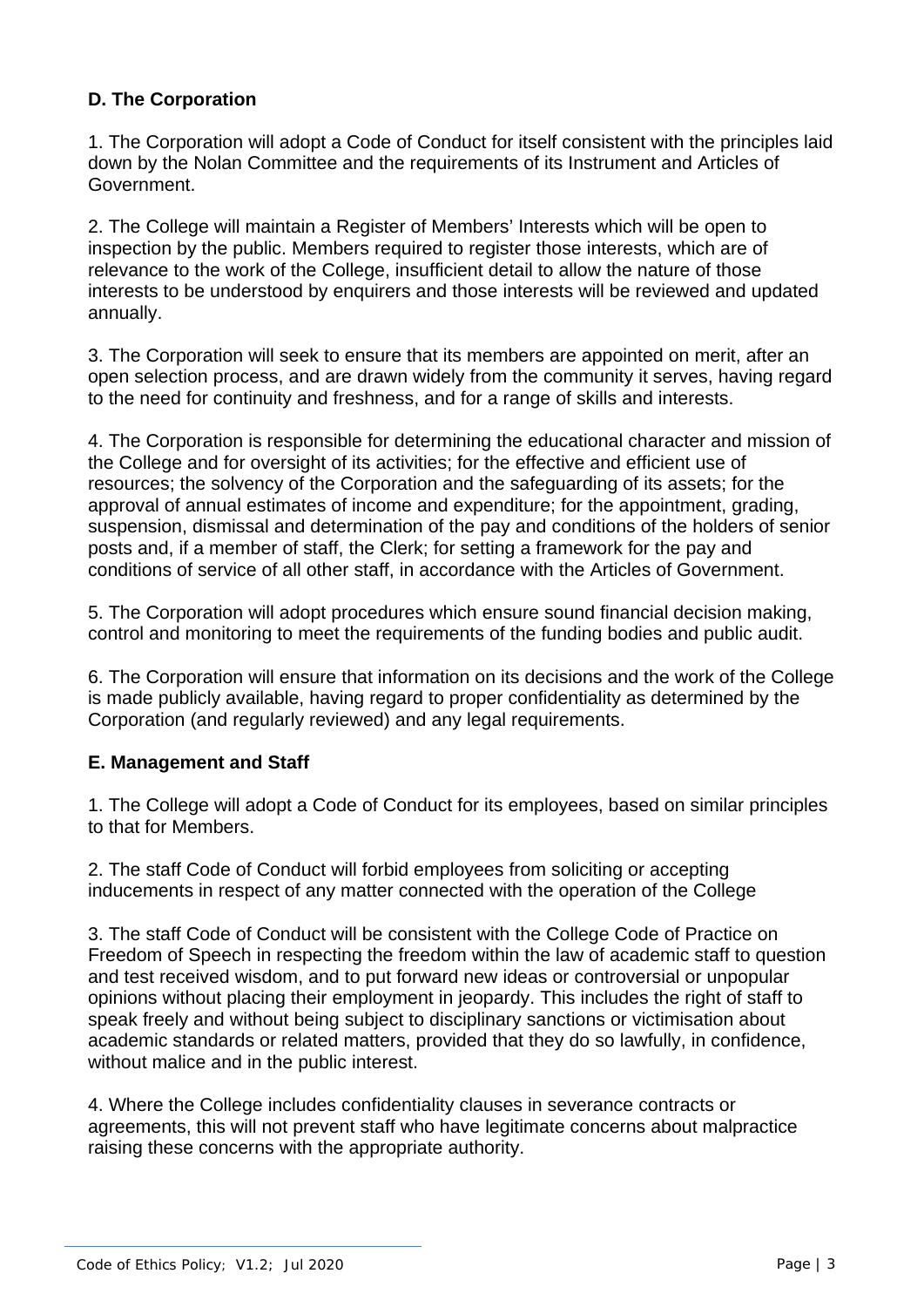5. As Accounting Officer for the College under the Financial Memorandum, the Principal and Chief Executive will be responsible for the propriety of financial decision making and will advise the Corporation of any requirements in respect of matters before it.

# **F. External Relationships**

1. The College recognises that it is responsible to the community it serves and will take steps to ensure that information on its external activities is made publicly available, noting any requirements for confidentiality that may be applicable and which shall be explained as necessary.

2. The College will be responsive to its community and within the framework of its own Mission Statement will seek to provide programmes and services relevant to the needs of individuals and employers.

3. The College will provide timely and accurate information to the best of its abilities on individual students to employers or others providing sponsorship, within the confines of the Data Protection Act 1998 and any other relevant contractual or general legal requirements.

4. The College will ensure that its contracts with organisations comply with acceptable ethical standards and any legal duties, for example, the general duty under the Equality Act 2010 to eliminate discrimination, to promote equality of opportunity and to promote good community relations.

# **G. Compliance and Verification**

1. The College will require all its employees, officials and sub-contractors to adhere to its Code of Conduct for staff.

2. The College will create mechanisms by which employees and students can express genuinely held concerns about behaviour or decisions they perceive to involve serious impropriety, and have them investigated, with every reasonable assurance of confidentiality as appropriate.

3. The Clerk will be responsible for monitoring adherence to the Members' Code of Conduct by Members of the Corporation, investigating alleged breaches and reporting to the Corporation. The Corporation will decide on any action to be taken to ensure compliance with the Code.

4. The Principal and Chief Executive will be responsible for initiating and supervising investigations into alleged breaches of the Code of Conduct by members of staff, and for ensuring that appropriate action is taken.

5. The College auditors (internal and external) may be asked to report on any practice that appears to breach the Code.

6. The College will ensure that its Codes are published and made publicly available, and that they are regularly reviewed.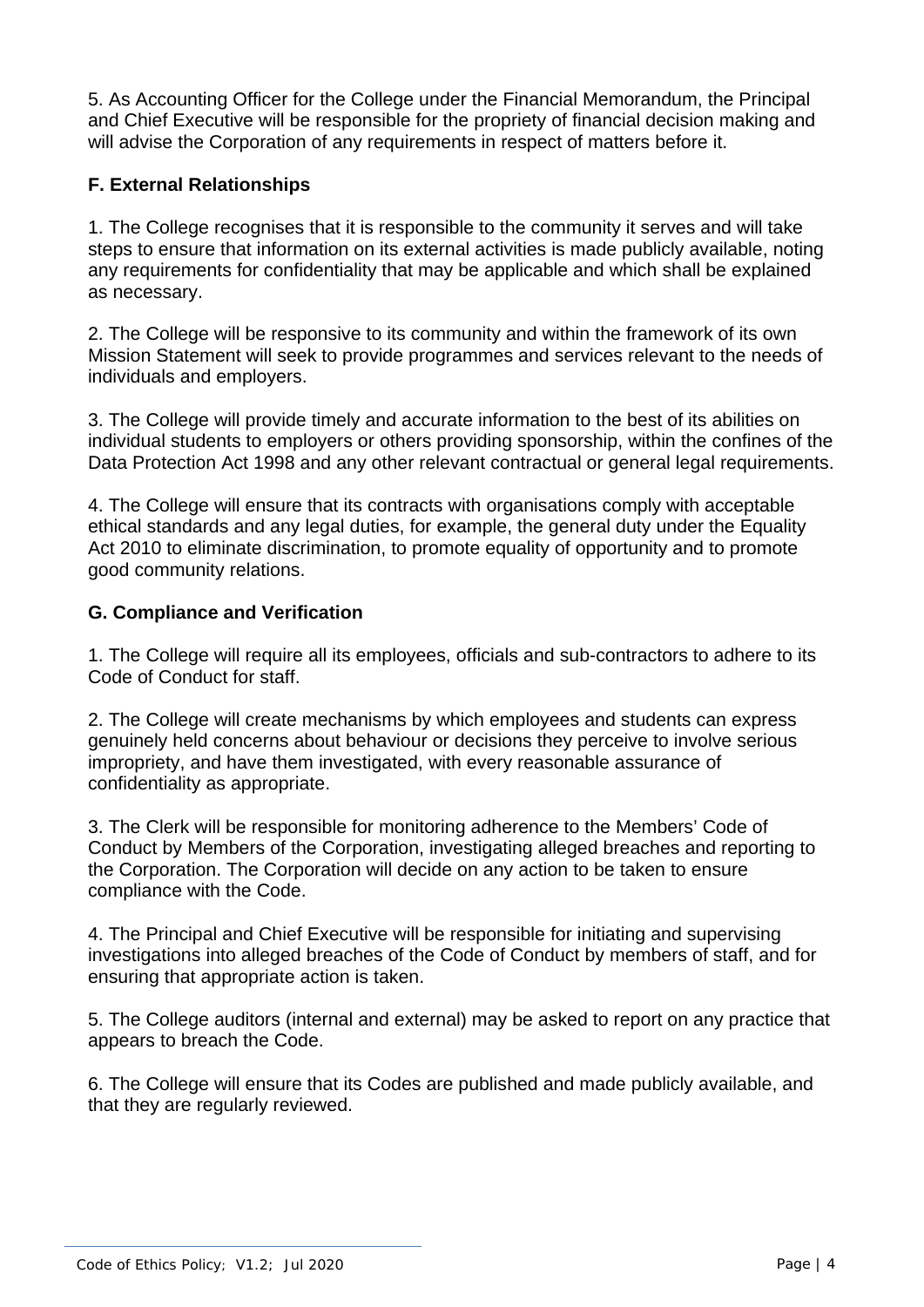# **Equality Impact Assessment (EIA) Initial Screening Form**

Name of the Policy, Procedure, Practice or Proposal being screened:

Code of Ethics

Provide a brief description of its purpose:

The Code of Ethics lays down general principles which can be used to determine action, which will conform to the high standards and values expected in the public sector. It is consistent with the Code of Good Governance for English Colleges, which the College adopted in 2015.

Are there controls in place to monitor the uniform application of this practice? (if no please explain below)

Yes **Ho** 

Does the policy or process have the potential to affect a particular group disproportionately in either a positive or negative way? Please provide comments with supporting evidence:

No

If you have identified a medium or high equality impact please complete the following, otherwise leave blank. Add additional comment below the questions as necessary.

| Are there any other policies or practices that need to be assessed | Yes | <b>No</b> |
|--------------------------------------------------------------------|-----|-----------|
| alongside this screening?                                          |     |           |

Should the policy or practice proceed to a full Equality Impact Assessment?

**Yes No**